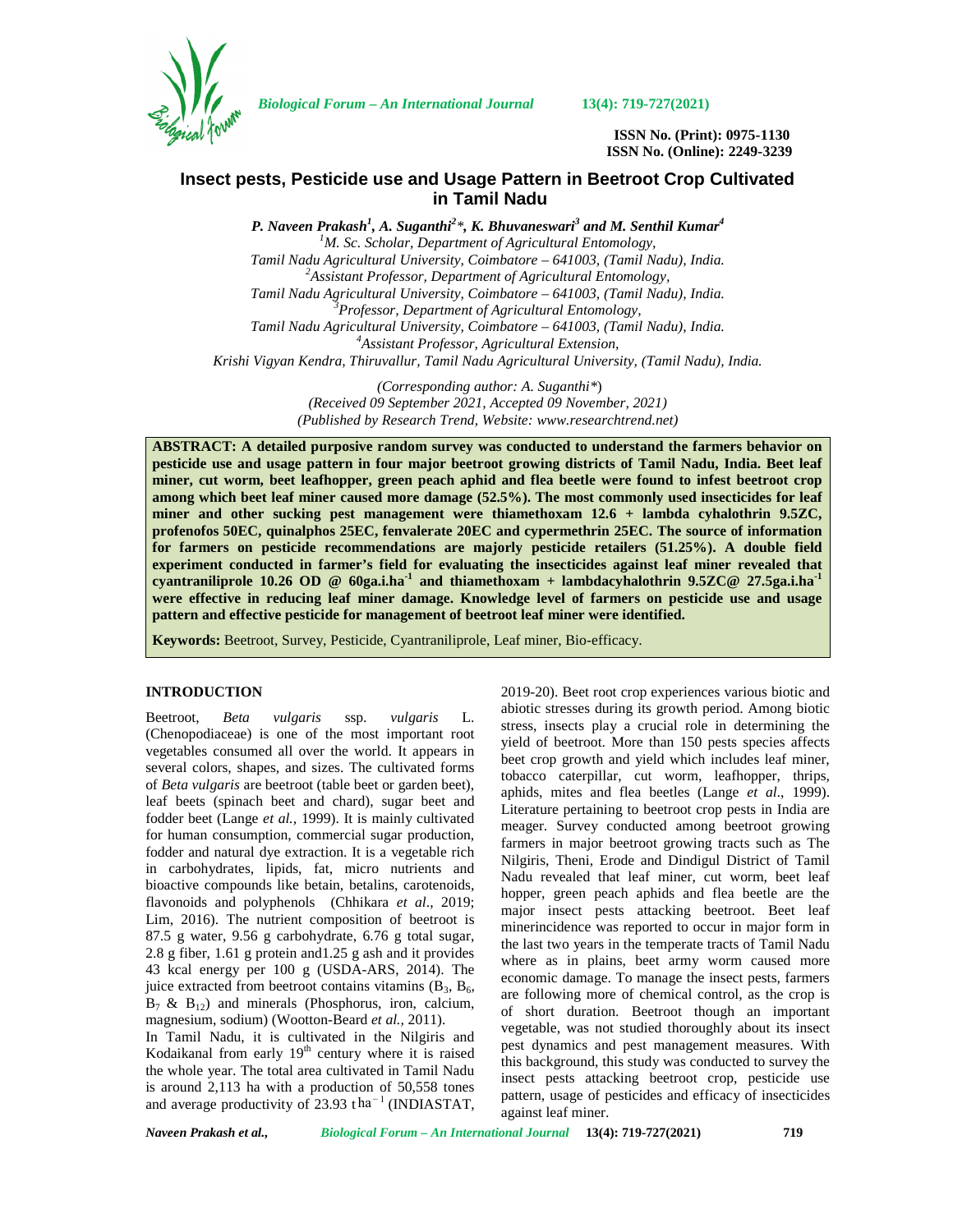## **MATERIALS AND METHODS**

A detailed purposive random survey was conducted in beetroot growing regions of Tamil Nadu, *viz.,* The Nilgiris, Dindigul, Theni and Erode districts during January and February, 2021 to collect data on different elements of pesticide usage pattern, such as source of information, type of pesticide usage, dose, frequency, safety precautions, and health issues, as well as farmers socio-economic status from twenty randomly selected farmers from each district.

# *A. Details of study area*

A detailed survey was conducted to understand the pest status and pesticide usage pattern of beetroot ecosystem in Tamil Nadu. The Nilgiris, Dindigul, Theni and Erode districts (Fig. 1) were purposively selected based on the extent of cultivation (788, 249, 237 and 148 ha, respectively) and surveyed block and village details are presented in table 1.

| Sr.<br>No.     | <b>Block</b><br><b>District</b> |                 | <b>Village</b>     | Number of<br>respondents per<br>village | Number of<br>respondents per<br>village |
|----------------|---------------------------------|-----------------|--------------------|-----------------------------------------|-----------------------------------------|
|                |                                 |                 | Kagguchi           | 4                                       |                                         |
|                |                                 | Udhagai         | Kookalthorai       | $\tau$                                  |                                         |
|                |                                 |                 | Ajjoor             |                                         | 20                                      |
| 1              | The Nilgiris                    |                 | Sulligudu          | 3                                       |                                         |
|                |                                 | Kotagiri        | Nedugula           | $\overline{2}$                          |                                         |
|                |                                 |                 | Selakorai          | 3                                       |                                         |
|                |                                 | Sathiyamangalam | Arasur             | 7                                       |                                         |
| $\overline{2}$ | Erode                           |                 | Guthiyalathur      | $\overline{4}$                          | 20                                      |
|                |                                 | Thalavadi       | Ikkarainegamam     | 3                                       |                                         |
|                |                                 |                 | Koothampalayam     | 6                                       |                                         |
|                |                                 |                 | Edayakottai        | 3                                       |                                         |
|                |                                 |                 | Kethaiyurumbu      | $\overline{2}$                          |                                         |
|                |                                 | Oddanchatram    | Chatrapatti        | $\overline{2}$                          |                                         |
| 3              |                                 |                 | Thangachiammapatti | 3                                       | 20                                      |
|                | Dindigul                        |                 | Palakanuthu        | $\overline{c}$                          |                                         |
|                |                                 |                 | Puduchatram        | $\overline{2}$                          |                                         |
|                |                                 | Reddiarchatram  | Neelamalaikottai   | $\overline{4}$                          |                                         |
|                |                                 |                 | Dharmathupatti     | $\overline{2}$                          |                                         |
|                |                                 |                 | Appibatti          | $\overline{4}$                          |                                         |
|                |                                 |                 | Ayyampatti         | 5                                       |                                         |
| 4              | Theni                           | Chinnamanur     | Kanniservaipatty   | 6                                       | 20                                      |
|                |                                 |                 | Seepalakottai      | $\overline{2}$                          |                                         |
|                |                                 |                 | Erasakkanayakanur  | 3                                       |                                         |



*Naveen Prakash et al., Biological Forum – An International Journal* **13(4): 719-727(2021) 720 Fig. 1.** Major beetroot growing tracts of Tamil Nadu surveyed for insect pest and pesticide usage pattern.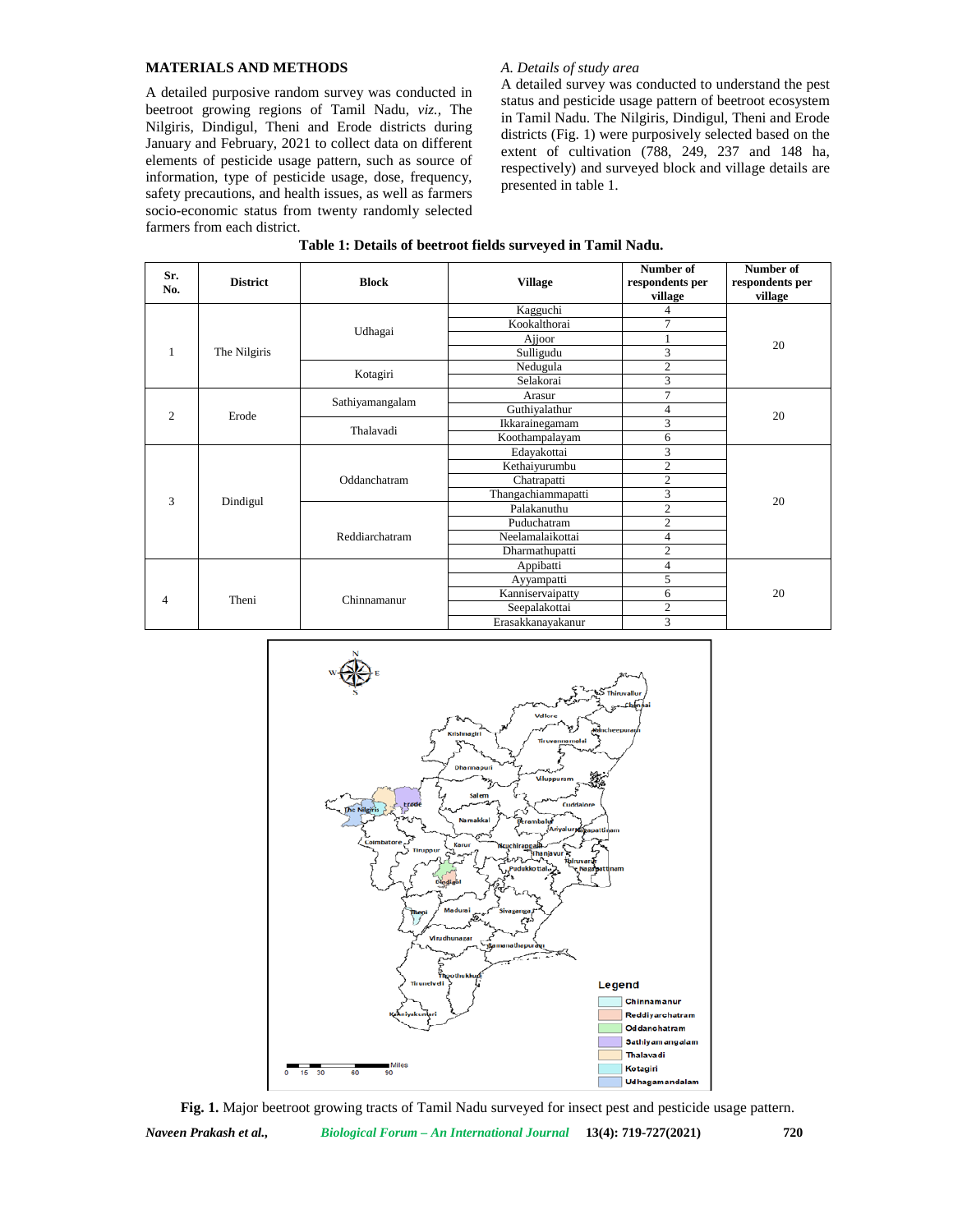#### *B. Nature and source of data*

The information on pest status and pesticide usage pattern of beetroot crop was collected randomly from twenty selected farmers from each district. In this study, a total of 80 samples were collected with the use of suitable questionnaire format. Farmers basically rely on pesticide recommendations for beetroot from unauthorized sources. Hence, the purpose and importance of study were clearly explained to the farmers for their fullest cooperation. Information from the farmers were collected individually in the study area using the prepared questionnaire.

Questionnaire consisted of three major parts.

Part 1: General information about the farmers (Farmer name, age, education details, family details)

Part 2: Crop production information (Size of holding, crop related data, previous crop grown)

Part 3: Crop protection information (Pest status, pesticide usage pattern which includes pesticides used, source of information on recommended pesticides, awareness about label information, pesticide application details, safety precautions, spray count, spray intervals, waiting period).

The interview was conducted from January 2021 to March 2021.

Questions were asked in order from first to last, giving participants adequate time to consider the question and provide an appropriate response. Sometimes it was required to clarify the questions to the respondents since they were illiterate or only had a primary education. The respondents were completely volunteers and had freedom to refuse to give responses in time of explanation. However, no farmers denied giving the interview.

## *C. Field Experiment*

Supervised field trials for evaluating the insecticides against leaf miner, *Liriomyza* spp. were conducted in farmer's field at two different locations in Kookalthorai (11.481351°N and 76.827544°E), Udhagamandalam block of The Nilgiris from Juneto August, 2021 following Randomized Block Design (RBD) wherein, 7 treatments and 3 replications were maintained. The insecticides for bioefficacy studies were selected based on the survey (Table 6) among beetroot growing farmers. Cyantraniliprole is recommended againstleaf miner and few other pests in grapes, pomegranate, chilli, cabbage, tomato and gherkins by Central Insecticide Board and Registration Committee of India (CIB&RC, 2021). However, pesticide recommendation is not specifically given for leaf miner management in beetroot crop. This might be due to insufficient supporting research work in that area.

The commercial formulation of all the studied insecticides were locally purchased and doses were fixed as per the recommendations of CIBRC. Date of expiry and product quality were checked before sparying. Insecticides were sprayed with the help of battery powered knapsack sprayer, that was washed thoroughly before spraying. First spraying was done 30 days after planting the crop and the subsequent second spraying was done 10 days later.

Observations were made a day before and on three, five, seven, and fourteen days after the first and second sprays. Number of infested leaves were counted and percent infestation was calculated by dividing number of leaf miner infested leaf with total number of leaves per plant and expressed in percentage.

### *D. Morphological identification of beetroot leaf miner* Leaf miner adult insects were collected from beet root fields of Nilgiris, preserved in 70 per cent alcohol for taxonomic identification. The identification was done by Taxonomy Unit, Department of Agricultural

Entomology, Tamil Nadu Agricultural University, Coimbatore.

#### *E. Data Analysis*

To derive meaningful conclusions, the obtained survey date was categorized according to the required information and analysed using several descriptive statistical techniques such as mean, percentage and standard deviation to analyse the factors influencing pesticide use and usage pattern.

For bioefficacy analysis, the per cent infestation was transformed into an Arc sine (Angular) value and Duncan's test was followed to distinguish the means of the treatments that were significantly different (P<0.05). The significance threshold was set to  $\alpha$  = 0.05. SPSS software was used for all of these operations.

# **RESULTS AND DISCUSSION**

### *A. Selected socio-economic factors of the farmers*

The findings of the survey revealed that majority of the beetroot farmers were male (69%), while female participation was less (31%). This result was in accordance with United Nations Human Development Report which indicates 32.8% of Indian women formally participate in the agriculture labor force and men constitute 81.1 per cent (UNHDR, 2011). Average age of the respondents were  $46.22 \pm 9.78$  years and their average family size was  $4.17 \pm 1.12$  (Table 2). Land holding of beetroot growing farmers differs from area to area. Because of the smaller amount of agricultural land availability in hilly areas, The Niligiris district farmers had a lower land holding than other district farmers, which prompted that to go for short duration crops like beetroot, carrot and cabbage. Survey indicates that land holding broadly ranged from < 1 acre to 10 acres and percentage of marginal, small and semi medium farmers were 62.8, 31.7 and 5.5 per cent, respectively. Moreover, majority of the beetroot farmers belonged to marginal land holders category. This was similar with All India Report on Agricultural Census (AIRAC, 2015) which reported that, 77.19 per cent of total Tamil Nadu farmers belonged to marginal farmers category and 14.55 and 6.19 per cent of farmers comes under small and semi medium category, respectively. Farmer's educational background was good with an average schooling year of 7.46  $\pm$  4.77 years. Though majority of the farmers surveyed were literate, knowledge acquirement on scientific practices of pest management were found to be less.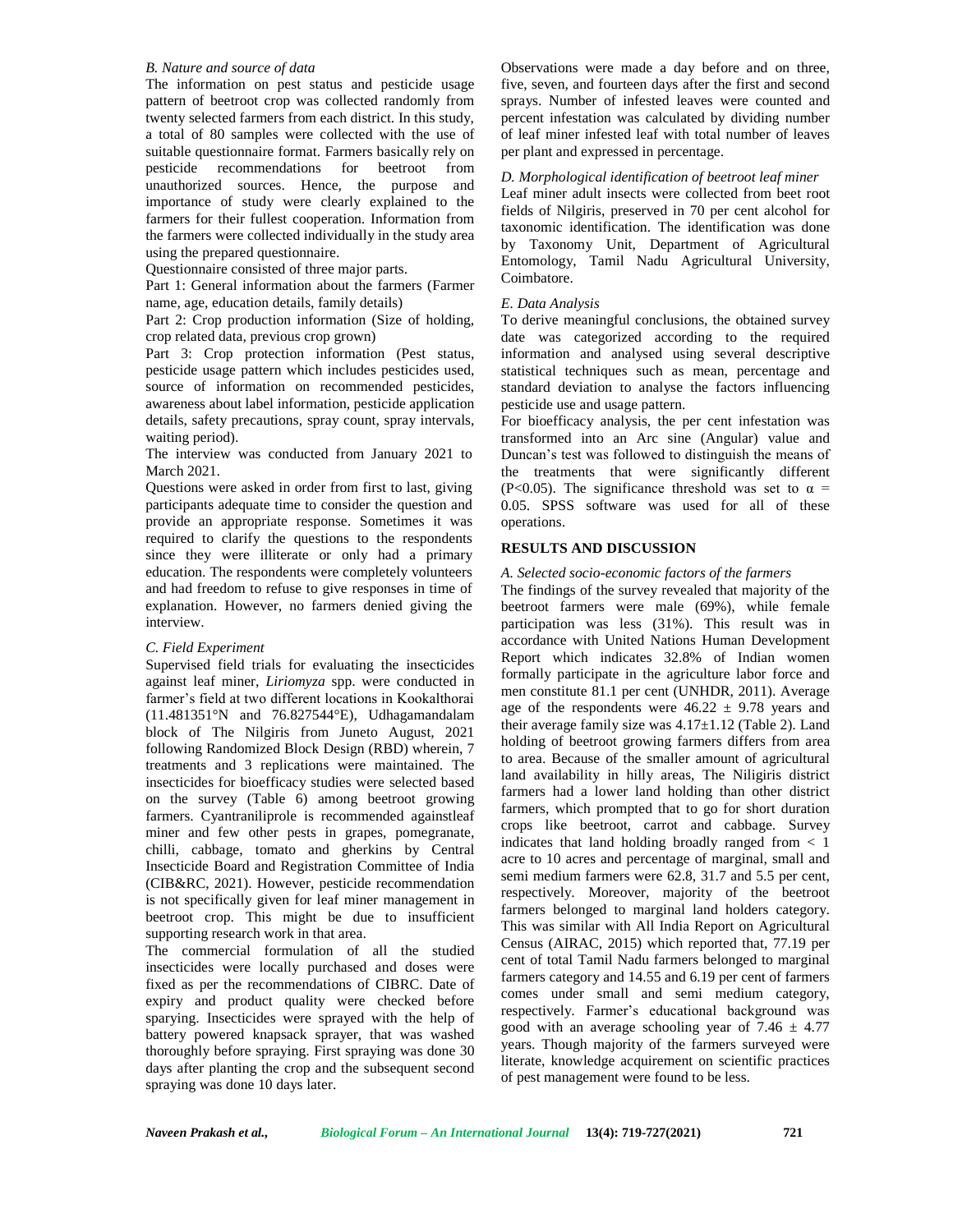| Table 2: Socio-economic factors of the farmers. |  |  |
|-------------------------------------------------|--|--|
|-------------------------------------------------|--|--|

| <b>Variables</b>           | Mean  | <b>Standard deviation</b> |
|----------------------------|-------|---------------------------|
| Age (Years)                | 46.22 | 9.78                      |
| Family size (No.)          | 4.17  |                           |
| Education (Years)          | 7.46  | 4 77                      |
| Size of the holding (Acre) | 2.27  | 1.59                      |
| Farming experience (Years) | 14.43 | 6.82                      |

#### *B. Pest status in beetroot ecosystem*

Insect pests infesting beetroot across different beetroot ecosystems of Tamil Nadu are presented in Table 3. Survey results revealed that beet leaf miner (*Liriomyza* spp.) caused more damage (52.5%), followed by aphids (37.5%), tobacco caterpillar (30%), leaf hopper (28.75%), thrips (26.25%), flea beetle (23.75%), cut worms (20%) and plant bugs (15%) are the major pests inflicting damage to beetroot crop. The leaf miner infesting beetroot in Nilgiris was identified as, *Liriomyza huidobrensis* Blanchard based on male genitalia characters (Fig. 2) and this is the first study to report the incidence of *L. huidobrensis* in beetroot for the first time in Tamil Nadu. District wise, leaf miner incidence was high in Nilgiris followed by Erode as reported by the respondents. Across the insect pest spectrum infesting beetroot, again leaf miner appeared as major pest of beetroot.

In the Nilgiris particularly, the previous crop was potato or carrot as reported by most of the respondents. In other districts, the major previous crops varied were maize, potato, cauliflower and other vegetable crops. Duration of beetroot crop slightly varied from region to region, in the range between 70 to 90 days. Around 85% of the farmers followed multiple cropping systems while 15% of the farmers practiced beet root mono cropping system. Rauf *et al.*, (2000) reported more than 23 economically important species under genus 23 economically important species under

*Liriomyza* that caused damage to various agricultural, horticultural and ornamental crops. The existing species in India are *Liriomyza trifolii* (Burgess), *L. huidobrensis* (Blanchard), *L. sativae (Blanchard)*, *L. bryoniae* (Kaltenbach) and *L. longei* (Frick) (Lanzoni *et al.,* 2002). *L. trifolii* is an exotic and extremely polyphagous pest recorded from 25 families including beans, celery, chrysanthemums, cucumbers, gerberas, gypsophila, lettuce, onions, potatoes and tomatoes (Spencer, 1989). *L. huidobrensis* is also extremely polyphagous and has been known to have 365 host plant species (Weintraub *et al*., 2017). During the survey, it was found that *Liriomyza* incidence in beetroot has increased during the last two cropping seasons (year 2020-21). According to the respondents, the leaf miner incidence was highest in Nilgiris, followed by Erode. Across the insect pest spectrum infesting beetroot, again leaf miner appeared as major pest of beetroot. Major reasons for the sudden rise of leaf miner incidence in beetroot grown in cooler regions might be due to change in crop ecosystem, microclimate, favourable hybrids, failure in quarantine measures, a lack of basic bio ecological studies, and improper use of pesticides. In Nilgris particularly, the previous crop was potato or carrot as reported by most of the respondents. This might be a reason for higher leaf miner incidence in following beetroot crop, as both potato and carrot are alternate hosts.

|                       |                                              | Pest status                 |                                          | Mean                            |                        |                 |              |                               |  |
|-----------------------|----------------------------------------------|-----------------------------|------------------------------------------|---------------------------------|------------------------|-----------------|--------------|-------------------------------|--|
|                       | <b>Scientific name</b><br><b>Common name</b> |                             | Family / Order                           | The<br>Erode<br><b>Nilgiris</b> |                        | <b>Dindigul</b> | <b>Theni</b> | (%)                           |  |
| <b>I)</b> Defoliators |                                              |                             |                                          |                                 |                        |                 |              |                               |  |
|                       | Leaf miner<br>Liriomyza spp.                 |                             | Agromyzidae; Diptera                     | 95                              | 65                     | 10              | 40           | 52.50                         |  |
|                       | II) Leaf feeders                             |                             |                                          |                                 |                        |                 |              |                               |  |
|                       | Tobacco caterpillar                          | Spodoptera spp.             | Noctuidae;<br>Lepidoptera                | 35                              | 20                     | 55              | 10           | 30.00                         |  |
|                       | Agrotisipsilon<br>Cut worm                   |                             | Noctuidae;<br>Lepidoptera                | 30                              | 15                     | 25              | 10           | 20.00                         |  |
|                       | Flea beetle<br>Monoleptasignata              |                             | Chrysomelidae;<br>Coleoptera             | 50                              | 20                     | 15              | 10           | 23.75                         |  |
|                       | <b>III</b> ) Sap feeders                     |                             |                                          |                                 |                        |                 |              |                               |  |
|                       | Aphid                                        | Myzuspersicae               | Aphididae; Hemiptera                     | 75                              | 25                     | 15              | 35           | 37.50                         |  |
| Leaf Hopper           |                                              | Circulifer tenellus         | Cicadellidae;<br>Hemiptera               | 60<br>25                        |                        | 10              | 20           | 28.75                         |  |
|                       | Plant bug                                    | Dysdercus spp.              | Pyrrocoridae;<br>Hemiptera               | 15                              | 25                     | $\blacksquare$  | 20           | 15.00                         |  |
|                       | Thrips                                       | Thrips spp.                 | Thripidae;<br>Thysanoptera               | 40                              | 25                     | 15              | 25           | 26.25                         |  |
| Sr.<br>No.            |                                              | Crop production information | <b>The Nilgiris</b>                      | Erode                           |                        | <b>Dindigul</b> |              | <b>Theni</b>                  |  |
| 1                     | Previous crops                               |                             | Carrot, potato, lettuce,<br>and cabbage. |                                 | Potato and cauliflower |                 |              | Brinjal, maize and<br>tomato. |  |
| $\mathfrak{2}$        |                                              | Beet root crop duration     | 85-90 Days                               | 75-80 Days                      |                        | 70-75 Days      |              | 70-75 Days                    |  |
|                       | Cropping                                     | Mono cropping               | 10                                       | 5                               |                        |                 |              | 15                            |  |
| 3<br>pattern          |                                              | Multiple cropping           | 90                                       | 95                              |                        | 100             | 85           |                               |  |

| Table 3: Pest scenario of beetroot crop in surveyed areas and crop production information. |  |
|--------------------------------------------------------------------------------------------|--|
|                                                                                            |  |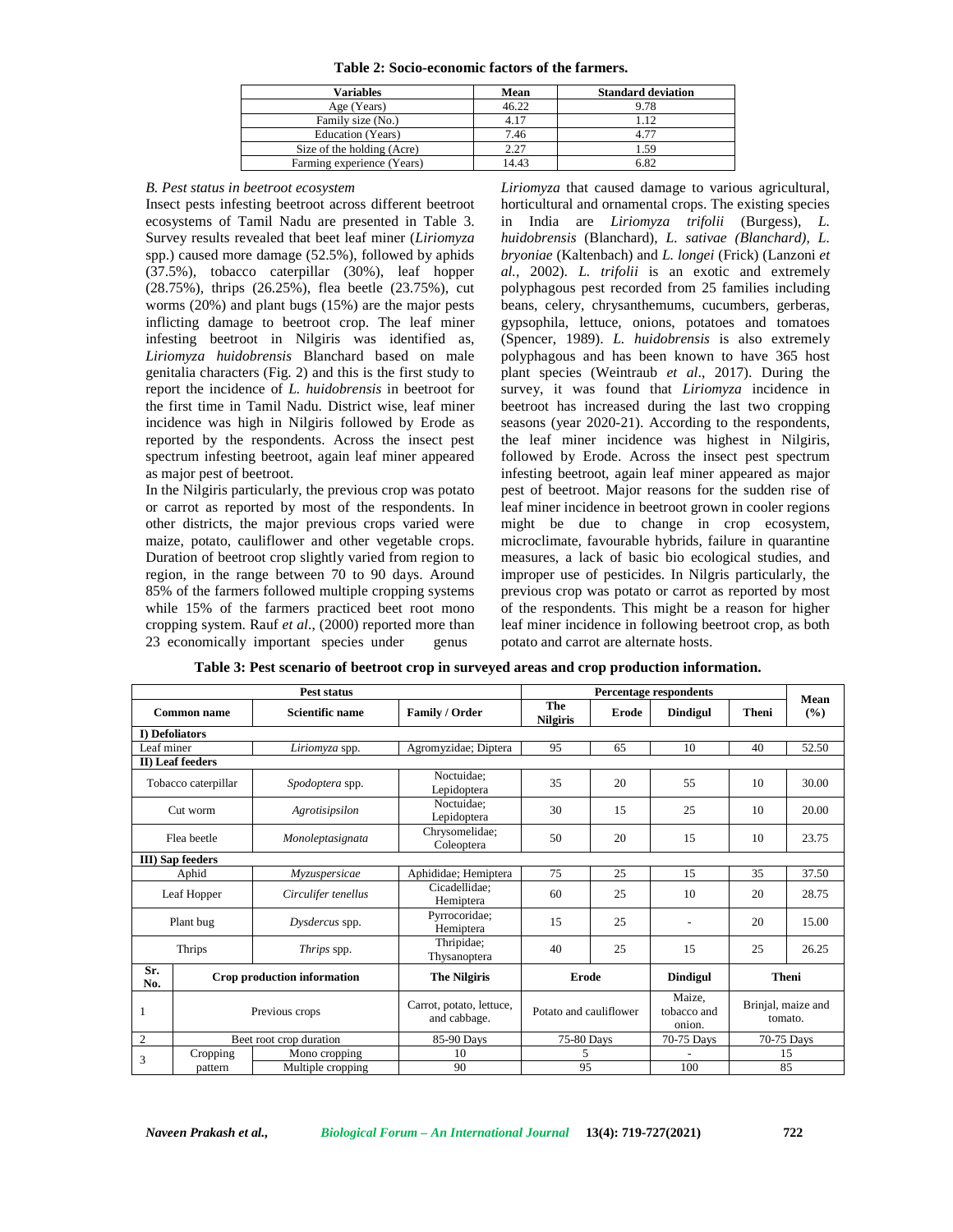

**Fig. 2.** Life stages and damage symptom of beetroot leaf miner – *Liriomyza huidobrensis*.

### *C. Pesticides used in beetroot ecosystem*

Survey results revealed that the most commonly used insecticides for leaf miner and other sucking pest management are thiamethoxam 12.6% + lambda cyhalothrin 9.5% followed by profenofos 50% EC, quinalphos 25% EC, fenvalerate 20% EC, cypermethrin 25% EC 26.25%, chlorpyriphos 20% EC, chlorpyriphos 20% EC, emamectin benzoate 5% SG, thiamethoxam 25% WG, chlorantraniliprole 18.5% SC, lambda cyhalothrin 5% EC, flupyradifurone 200% SL and triazophos 40% EC (Table 4). Beetroot crops are also susceptible to diseases such as leaf spot, beet yellows, downy mildew, and beet curly top virus infestations, which result in significant yield loss. To manage the disease incidence, farmers applied fungicides such asmancozeb 75% WP, cymoxanil 22.1% + famoxadone 16.6% SC, tricyclazole 18 % + mancozeb 60 % WP. As per CIBRC, cyantraniliprole 10.26 OD, quinalphos 25 EC and lambda cyhalothrin 5% EC are approved for management of leaf miner in some crops and majority of insecticides used by the farmers in the surveyed areas are found to be non-recommended for its use against leaf miner (CIBRC, 2021). Out of 20 pesticides used in beetroot, 3 were found to be premix combinations and 17 were individual pesticides. Use of

non-recommended premix combination products may induce cross resistance in insects attacking beetroot Among the insecticides applied, organophosphorous and pyrethroid groups dominated while newer insecticides with greener chemistry such as emamectin benzoate were less used. This shows lack of awareness among beetroot farmers on the less persistent and effective newer insecticide molecules. Though the majority of the farmers were literate, it didn't have much influence on the selection of insecticides.

# *D. Pesticide usage pattern in beetroot ecosystem*

Detailed pesticide usage pattern practiced by the beetroot growing farmers depicts (Table 5) that the sources of information on pesticide recommendation are obtained majorly from the pesticide retailers (51.25%) followed by fellow farmers (26.25%). The information sought from State Department of Horticulture (15%) and Tamil Nadu Agricultural University (7.5%) was comparatively very less.Similar findings were also reported by many previous researchers (Rashid *et al.,* 2008; Shetty *et al.,* 2010; Jamali *et al.,* 2014; Afari-Sefa *et al.,* 2015; Singh *et al.*, 2016).

| Sr.              | <b>Pesticides used</b>                               | <b>Chemical group</b>                    | <b>Percentage respondents</b> | Mean  |                                 |                |       |
|------------------|------------------------------------------------------|------------------------------------------|-------------------------------|-------|---------------------------------|----------------|-------|
| No               |                                                      |                                          | The Nilgiris<br>Erode         |       | <b>Theni</b><br><b>Dindigul</b> |                | (%)   |
|                  |                                                      | <b>Pesticide mixtures</b>                |                               |       |                                 |                |       |
| 1.               | Thiamethoxam $12.6% +$ Lambda<br>Cyhalothrin 9.5% ZC | Neonicotinoid + Synthetic<br>pyrethroid  | 80.00                         | 55.00 | 40.00                           | 55.00          | 57.50 |
| 2.               | Tricyclazole $18\%$ + Mancozeb 60 %<br><b>WP</b>     | Trizolobensothiazole+<br>Organic sulphur | 70.00                         | 20.00 | 10.00                           | 25.00          | 31.25 |
| 3.               | Cymoxanil 22.1% + Famoxadone<br>16.6 % SC            | $-$                                      | 65.00                         | 35.00 | 30.00                           | 45.00          | 43.75 |
|                  |                                                      | <b>Insecticides</b>                      |                               |       |                                 |                |       |
| 4.               | Chlorpyriphos 20 % EC                                | Organophosphate                          | 45.00                         | 15.00 | 5.00                            | $\overline{a}$ | 15.00 |
| 5.               | Chlorpyriphos 50 % EC                                | Organophosphate                          | 25.00                         | 10.00 |                                 | 20.00          | 13.75 |
| 6.               | Quinalphos 25 % EC                                   | Organophosphate                          | 45.00                         | 35.00 | 30.00                           | 45.00          | 38.75 |
| $\overline{7}$ . | Profenofos 50 % EC                                   | Organophosphate                          | 55.00                         | 10.00 | 15.00                           | 45.00          | 31.25 |
| 8.               | Triazophos 40 % EC                                   | Organophosphate                          | 20.00                         |       | $\overline{\phantom{a}}$        | 5.00           | 6.25  |
| 9.               | Thiamethoxam 25 % WG                                 | Neonicotinoid                            | 10.00                         | 5.00  |                                 | 25.00          | 10.00 |
| 10.              | Cypermethrin 25 % EC                                 | Synthetic pyrethroid                     | 50.00                         | 15.00 | 5.00                            | 35.00          | 26.25 |
| 11.              | Fenvalerate 20 % EC                                  | Synthetic pyrethroid                     | 60.00                         | 15.00 | 15.00                           | 25.00          | 28.75 |
| 12.              | Lambda Cyhalothrin 5%EC                              | Synthetic pyrethroid                     | 15.00                         | 10.00 |                                 |                | 6.25  |
| 13.              | Chlorantraniliprole 18.5%SC                          | Diamide                                  | 5.00                          |       |                                 | 25.00          | 7.5   |
| 14.              | Emamectin benzoate 5%SG                              | Avermectin                               | 20.00                         | 15.00 | 5.00                            | 5.00           | 11.25 |
| 15.              | Flupyradifurone 200 % SL                             | <b>Butenolides</b>                       | 5.00                          | 10.00 | $\sim$                          | 10.00          | 6.25  |
|                  |                                                      | <b>Fungicides</b>                        |                               |       |                                 |                |       |
| 16.              | Chlorothalonil 75 % WP                               | Triazole compound                        | 35.00                         |       | $\overline{a}$                  | 15.00          | 12.50 |
| 17.              | Difenaconazole 25 % EC                               | Organic sulphur                          | 15.00                         | 20.00 | 25.00                           |                | 15.00 |
| 18.              | Mancozeb 75 % WP                                     | Triazole compound                        | 80.00                         | 75.00 | 60.00                           | 65.00          | 70.00 |
| 19.              | Tebuconazole 25.9 % EC                               | Trizolobensothiazole                     | 15.00                         | 10.00 |                                 | 25.00          | 12.50 |
| 20.              | Tricyclazole 75 % WP                                 | Miscellaneous                            | 45.00                         |       | 10.00                           | 5.00           | 15.00 |

#### **Table 4: List of pesticides used in beetroot ecosystem of Tamil Nadu.**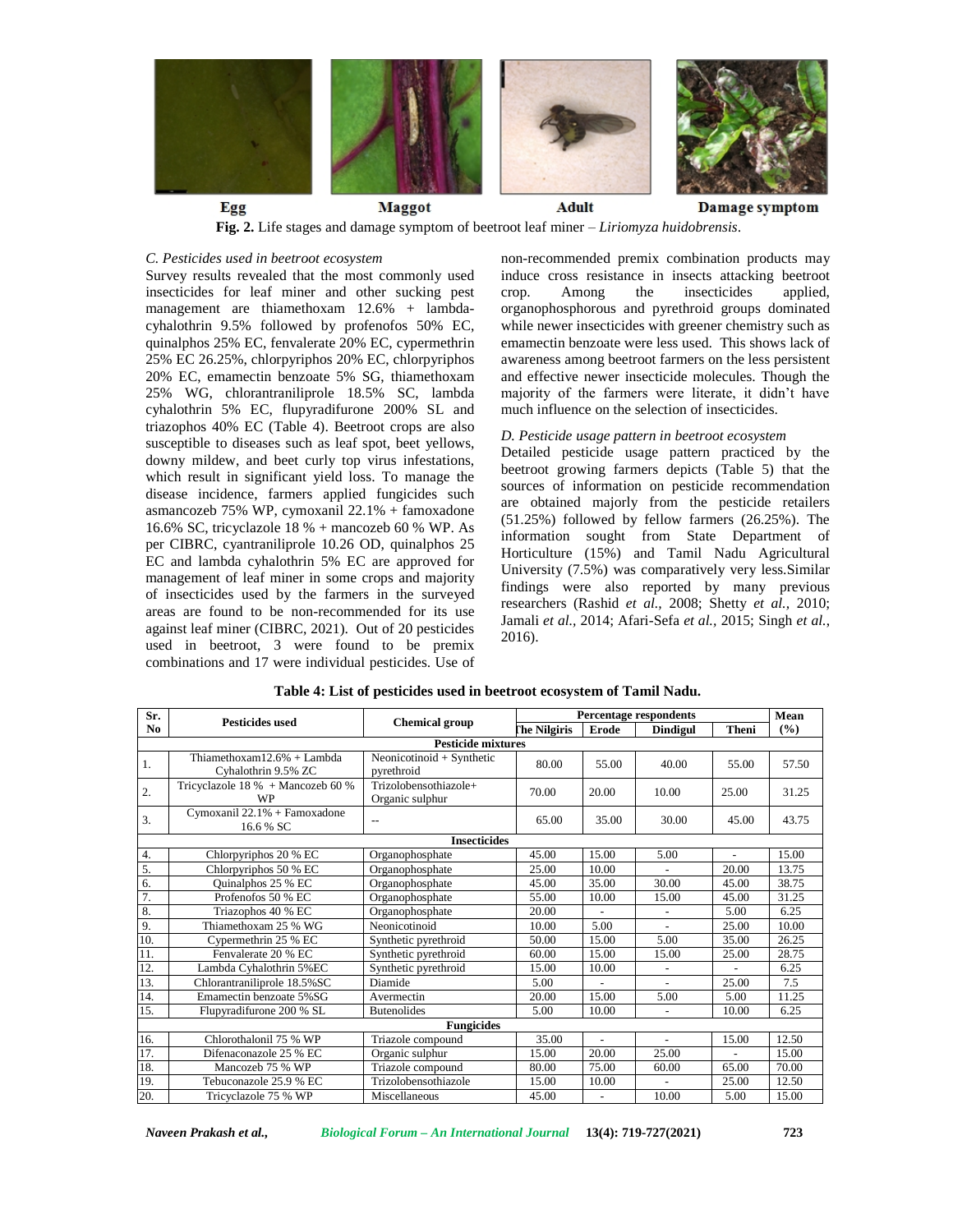|                           |                                                         | <b>Percentage respondents</b>     |                         |                          |                 |          |  |  |  |  |
|---------------------------|---------------------------------------------------------|-----------------------------------|-------------------------|--------------------------|-----------------|----------|--|--|--|--|
| Sr. No.                   | <b>Parameters</b>                                       |                                   | Erode                   | <b>Dindigul</b>          | <b>Theni</b>    | Mean $%$ |  |  |  |  |
|                           | Source of information on pesticide recommendation       |                                   |                         |                          |                 |          |  |  |  |  |
| 1.                        | Department of Horticulture Tamil Nadu                   | 25                                | 10                      | 15                       | 10              | 15.00    |  |  |  |  |
| 2.                        | Fellow farmers                                          | 10                                | 30                      | 35                       | 30              | 26.25    |  |  |  |  |
| 3.                        | Pesticide retailers                                     | 60                                | $\overline{55}$         | $\overline{35}$          | 55              | 51.25    |  |  |  |  |
| 4.                        | <b>TNAU</b>                                             |                                   | 5                       | 15                       | 5               | 7.50     |  |  |  |  |
|                           |                                                         | <b>Attention towards label</b>    |                         |                          |                 |          |  |  |  |  |
| 5.                        | Do not read the label before use                        | 85                                | 100                     | 95                       | $\overline{95}$ | 93.75    |  |  |  |  |
| 6.                        | Reading label before use                                | $\overline{15}$                   | $\Omega$                | $\overline{5}$           | $\overline{5}$  | 6.25     |  |  |  |  |
|                           |                                                         | <b>Dosage application</b>         |                         |                          |                 |          |  |  |  |  |
| 7.                        | Approximate usage                                       | 65                                | 85                      | 80                       | 90              | 80.00    |  |  |  |  |
| 8.                        | As per recommended dose                                 | $\overline{35}$                   | $\overline{15}$         | 20                       | 10              | 20.00    |  |  |  |  |
| <b>Mixing of chemical</b> |                                                         |                                   |                         |                          |                 |          |  |  |  |  |
| 9.                        | Hand                                                    | 0                                 | $\Omega$                | $\Omega$                 | $\Omega$        | $\Omega$ |  |  |  |  |
| 10.                       | Stick                                                   | 100                               | 100                     | 100                      | 100             | 100      |  |  |  |  |
|                           |                                                         | <b>Total number of sprays</b>     |                         |                          |                 |          |  |  |  |  |
| 11.                       | 3 Times                                                 | 30                                | 65                      | 25                       | 15              | 33.75    |  |  |  |  |
| 12.                       | 5 Times                                                 | $50^{\circ}$                      | $\overline{35}$         | 60                       | $\overline{75}$ | 55.00    |  |  |  |  |
| 13.                       | 7 Times                                                 | 20                                | $\Omega$                | 15                       | 10              | 11.25    |  |  |  |  |
|                           | Temporal frequency of pesticide application in beetroot |                                   |                         |                          |                 |          |  |  |  |  |
| 14.                       | Based on pest occurrence                                | 15                                | 20                      | 5                        | 15              | 13.75    |  |  |  |  |
| 15.                       | Weekly interval (5-7 days)                              | 55                                | $\Omega$                | 15                       | 10              | 20.00    |  |  |  |  |
| 16.                       | Fortnight interval (12-14 days)                         | 30                                | 80                      | 80                       | 75              | 66.25    |  |  |  |  |
|                           |                                                         | Waiting period / Harvest interval |                         |                          |                 |          |  |  |  |  |
| 17.                       | No waiting period                                       | 90                                | 95                      | 100                      | 90              | 93.75    |  |  |  |  |
| 18.                       | Waiting period followed                                 | 10                                | $\overline{5}$          | $\overline{\phantom{a}}$ | 10              | 6.25     |  |  |  |  |
|                           |                                                         | Type of sprayer used              |                         |                          |                 |          |  |  |  |  |
| 19.                       | Knapsack power sprayer                                  | 90                                | 95                      | 100                      | 100             | 96.25    |  |  |  |  |
| 20.                       | Hand operated sprayer                                   | 10 <sup>10</sup>                  | $\overline{\mathbf{5}}$ | $\Omega$                 | $\overline{0}$  | 3.75     |  |  |  |  |
|                           |                                                         | Safety precautions while spraying |                         |                          |                 |          |  |  |  |  |
| 21.                       | No safety precautions                                   | 65                                | 80                      | 75                       | 85              | 76.25    |  |  |  |  |
| 22.                       | Usage of mask and gloves                                | 35                                | 20                      | 25                       | 15              | 23.75    |  |  |  |  |
|                           |                                                         | Disposal of pesticide containers  |                         |                          |                 |          |  |  |  |  |
| 23.                       | Burial in soil                                          | 5                                 | $\Omega$                | $\Omega$                 | $\Omega$        | 1.25     |  |  |  |  |
| 24.                       | Thrown out of field                                     | 85                                | 95                      | 80                       | 85              | 86.25    |  |  |  |  |
| 25.                       | Leaving them in the field itself                        | 10                                | 5                       | 20                       | 15              | 12.50    |  |  |  |  |

#### **Table 5: Knowledge level of Beetroot farmers on pesticide use and usage pattern.**

This study also revealed that 93.75 percent of farmers do not pay attention to pesticide label information. Only 20% of the farmers have the practice of spraying pesticides as per the recommended dose and remaining follow approximate dosages. Though most of the farmers (76.25%) did not follow any safety measures while undertaking spraying operation, all the farmer have used stick for mixing of pesticides (Meenambigai *et al.,* 2017; Devi, 2010). Most of the farmers (98.75%) disposed empty pesticide containers either in their own field itself or in neglected areas and only few farmers practiced disposing the used containers by soil burial. Contrastingly, Reddy (2011) reported that 50 per cent of the farmers disposed used containers by burial inside the soil. Mostly knapsack power sprayer was preferred by the farmers for pesticide application. Majority of the farmers (93.75%) did not have the knowledge on waiting period after pesticide application. All the findings on pesticide use and usage pattern revealed that lot of interventions are needed to promote safer use of insecticides in beetroot crop, which is an important food and fodder crop.

### *E. Bio efficacy of different insecticides against beet leaf miner, Liriomyza* spp.

In the first field experiment, the incidence of leafminer before imposing treatment ranged from 35.14 to 38.78 percent (Table 6). At 7 days after first spray, cyantraniliprole 10.26 OD recorded the least damage

incidence (16.53%) followed by thiamethoxam  $12.6 +$ lambda cyhalothrin 9.5ZC (20.54%), fenvalerate 20 EC (21.03%),cypermethrin 25EC(23.22%),quinalphos 25 EC (26.82%) and profenofos 20 EC (32.51%). The mean percent incidence 14 days after first spray was lowest in cyantraniliprole 10.26% OD (19.04%) treatment which was significantly lower than thiamethoxam 12.6% + lambda cyhalothrin 9.5% ZC (21.86%) treatment. The other chemicals that followed werecypermethrin 25 EC(24.51%) and fenvalerate 20 EC (23.67%) which were on par with each other in their effect. The highest damage incidence was recorded in profenofos 20% EC (32.51) next to control (42.89). After second spray, the order of effectiveness of different insecticides in terms of percent reduction over wascyantraniliprole 10.26OD (91.64%)  $\Rightarrow$ thiamethoxam 12.6 + lambda cyhalothrin 9.5 ZC (90.79%)>cypermethrin 25 EC (80.37%)>fenvalerate  $EC$   $(75.37\%)$  >quinalphos 25  $EC$ (69.62%)>profenofos 20 EC (57.27%).

In the second field experiment, the pretreatment damage incidence of leafminer ranged from 22.05 to 27.32 (Table 7). After 7 days of first spray, cyantraniliprole 10.26% OD recorded least damage  $(13.34%)$  followed by thiamethoxam  $12.6%$  + lambda cyhalothrin 9.5% ZC (14.43%), cypermethrin 25% EC(16.25%), fenvalerate 20% EC (17.22%), quinalphos 25% EC (19.45%) and profenofos 20% EC (21.12%).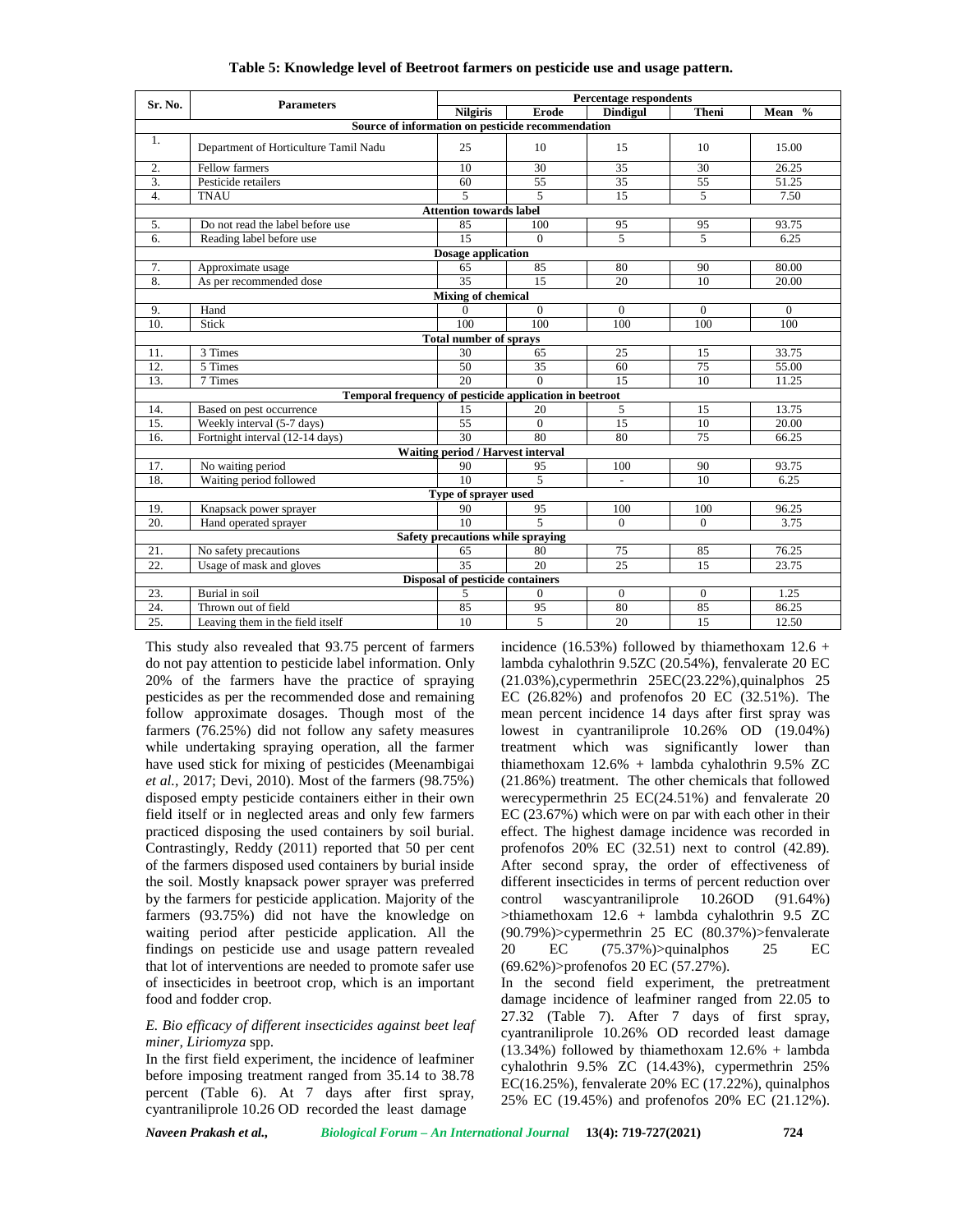After 14 days of first spray, still lower incidence was noticed. The damage incidence recorded was lowest for cyantraniliprole 10.26% OD (14.16) treatment and significantly differed from the next best treatment thiamethoxam 12.6% + lambda cyhalothrin 9.5% ZC (15.54%). The next, quinalphos 25EC (16.23%) was found to be on par with cypermethrin 25EC(16.42%) and after first spray. At the end of second spray, thiamethoxam 12.6 + lambda cyhalothrin 9.5 ZC (5.09%) and cyantraniliprole 10.26 OD (5.11%) recorded the least percent incidence and were found on par with each other. The next best treatments were cypermethrin 20 EC (8.49%), fenvalerate 20 EC  $(9.62%)$ , quinalphos 25 EC  $(11.88%)$  and profenofos 20EC (13.61%). The order of effectiveness of different insecticides in terms of percent reduction over control was cyantraniliprole  $10.26(90.70%)$  > thiamethoxam 12.6 + lambda cyhalothrin 9.5 ZC (90.24%) >cypermethrin 25 EC(79.81%) >fenvalerate 20 EC  $(73.21%) >$  quinalphos 25 EC  $(72.57%) >$ profenofos 20 EC (60.57%).

The efficacy of cyantraniliprole was also reported against citrus leaf miner by Rao *et al.,* (2019) (18.55% incidence) and Rashmika *et al.,* (2021) in acid lime (12.36%). Misra (2015) reported an 86.03 to 93.59% reduction of leaf miner *L. trifolii* over control in gherkin crop after spraying with cyantraniliprole 10.26 OD. To the best of our knowledge, there is no report on efficacy of cyantraniliprole10.26 OD against leaf miner in beet root.

| Table 6: Effect of different insecticides on leaf miner incidence in beetroot – Trial I. |  |
|------------------------------------------------------------------------------------------|--|
|------------------------------------------------------------------------------------------|--|

|                                                    | Incidence of leaf miner in/on beetroot (Percent leaf damage) |         |              |         |                  |                  |                   |         |                    |              |                  |               |               |       |
|----------------------------------------------------|--------------------------------------------------------------|---------|--------------|---------|------------------|------------------|-------------------|---------|--------------------|--------------|------------------|---------------|---------------|-------|
| <b>TREATMENT</b>                                   | After first spray                                            |         |              |         |                  |                  |                   |         | After second spray |              |                  |               |               |       |
|                                                    | <b>PTC</b>                                                   | 3 DAS   | <b>5 DAS</b> | 7 DAS   | 10<br><b>DAS</b> | 14<br><b>DAS</b> | <b>MEAN</b>       | 3 DAS   | 5 DAS              | <b>7 DAS</b> | 10<br><b>DAS</b> | <b>14 DAS</b> | <b>MEAN</b>   |       |
| Cyantraniliprole10.26%OD@6                         | 36.28                                                        | 32.45   | 24.12        | 16.53   | 12.27            | 9.83             | 19.04             | 7.25    | 5.27               | 3.33         | 2.87             | 1.42          | 4.03          | 91.64 |
| $0g$ a.i.ha $^{-1}$                                | (37.04)                                                      | (34.73) | (29.41)      | (23.99) | (20.50)          | (18.27)          | (25.87)           | (15.62) | (13.27)            | (10.51)      | (9.75)           | (6.84)        | $(11.58)^{8}$ |       |
| Thiamethoxam $12.6%$ +                             | 35.14                                                        | 33.32   | 28.25        | 20.54   | 15.84            | 11.35            | 21.86             | 8.32    | 6.53               | 3.76         | 2.26             | 1.33          | 4.44          |       |
| Lambda cyhalothrin9.5% ZC<br>@ 27.5g $a.i.ha^{-1}$ | (36.36)                                                      | (35.26) | (32.11)      | (26.95) | (23.45)          | (19.69)          | $(27.88)^e$       | (16.76) | (14.81)            | (11.18)      | (8.65)           | (6.62)        | $(12.16)^t$   | 90.79 |
| Cypermethrin25% EC@                                | 37.45                                                        | 33.27   | 27.56        | 23.22   | 20.05            | 18.45            | 24.51             | 15.33   | 11.75              | 8.56         | 6.24             | 5.43          | 9.46          | 80.37 |
| $30g$ a.i.ha $^{-1}$                               | (37.73)                                                      | (35.23) | (31.67)      | (28.81) | (26.60)          | (25.44)          | $(29.67)^d$       | (23.05) | (20.05)            | (17.01)      | (14.47)          | (13.48)       | $(17.91)^e$   |       |
| Fenvalerate20%EC@                                  | 37.66                                                        | 34.34   | 25.95        | 21.03   | 19.34            | 17.68            | 23.67             | 16.09   | 15.55              | 11.36        | 9.47             | 6.88          | 11.87         | 75.37 |
| $60g$ a.i.ha <sup>-1</sup>                         | (37.86)                                                      | (35.87) | (30.62)      | (27.30) | (26.09)          | (24.86)          | $(29.11)^d$       | (23.65) | (23.22)            | (19.70)      | (17.92)          | 15.21         | $(20.15)^d$   |       |
| Quinalphos25%EC@                                   | 37.67                                                        | 32.76   | 29.45        | 26.82   | 24.07            | 22.12            | 27.04             | 19.23   | 17.33              | 14.54        | 12.02            | 10.10         | 14.64         | 69.62 |
| $250g$ a.i.ha <sup>-1</sup>                        | (37.86)                                                      | (34.92) | (32.87)      | (31.19) | (29.38)          | (28.06)          | $(31.33)^{\circ}$ | (26.01) | (24.60)            | (22.42)      | (20.29)          | 18.53)        | $(22.50)^c$   |       |
| Profenofos50%EC@                                   | 38.78                                                        | 35.05   | 33.24        | 32.51   | 31.52            | 30.23            | 32.51             | 25.34   | 22.54              | 20.75        | 18.22            | 16.12         | 20.59         |       |
| $500g$ a.i.ha <sup>-1</sup>                        | (38.52)                                                      | (36.30) | (35.21)      | (34.76) | (34.15)          | (33.35)          | $(34.76)^{b}$     | (30.22) | (28.34)            | (27.10)      | (25.27)          | (23.67)       | $(26.99)^{b}$ | 57.27 |
| Untreated control                                  | 37.34                                                        | 40.35   | 41.78        | 42.27   | 44.53            | 45.54            | 42.89             | 46.24   | 47.28              | 48.12        | 49.11            | 50.25         | 48.20         |       |
|                                                    | (36.36)                                                      | (35.26) | (32.11)      | (26.95) | (23.45)          | (19.69)          | $(27.88)^{a}$     | (16.76) | (14.81)            | (11.18)      | (8.65)           | (6.62)        | $(12.16)^{a}$ |       |
| SE(d)                                              | 0.419                                                        | 0.413   | 0.432        | 0.286   | 0.264            | 0.267            | 0.34              | 0.24    | 0.348              | 0.296        | 0.377            | 0.236         | 0.301         |       |
| CD                                                 | 0.924                                                        | 0.909   | 0.951        | 0.631   | 0.581            | 0.589            | 0.755             | 0.528   | 0.766              | 0.653        | 0.83             | 0.52          | 0.663         |       |

DAT - Days after treatment; PTC – Pretreatment count; PRC – Percent reduction over untreated control

\*Figures in parentheses are Arc sine transformed values.

Treatment means with letter(s) in common are not significant by DMRT at 5% level of significance.

|                                                                           | Incidence of leaf miner in/on beetroot (Percent leaf damage)<br><b>PRC</b> |                   |         |         |                  |         |                   |         |         |                    |                  |           |               |       |  |
|---------------------------------------------------------------------------|----------------------------------------------------------------------------|-------------------|---------|---------|------------------|---------|-------------------|---------|---------|--------------------|------------------|-----------|---------------|-------|--|
| <b>Treatment</b>                                                          |                                                                            | After first sprav |         |         |                  |         |                   |         |         | After second sprav |                  |           |               |       |  |
|                                                                           | <b>PTC</b>                                                                 | 3 DAS             | 5 DAS   | 7 DAS   | 10<br><b>DAS</b> | 14DAS   | <b>MEAN</b>       | 3 DAS   | 5 DAS   | 7 DAS              | 10<br><b>DAS</b> | 14DA<br>S | <b>MEAN</b>   |       |  |
| Cyantraniliprole10.                                                       | 23.34                                                                      | 19.23             | 16.11   | 13.34   | 12.25            | 9.89    | 14.16             | 8.23    | 6.23    | 5.23               | 3.56             | 2.32      | 5.11          | 90.70 |  |
| 26%OD@60g<br>$a.i.ha^{-1}$                                                | (28.89)                                                                    | (26.01)           | (23.66) | (21.42) | (20.49)          | (18.33) | $(22.11)^t$       | (16.67) | (14.45) | (13.22)            | (10.88)          | (8.76)    | $(13.07)^e$   |       |  |
| Thiamethoxam                                                              | 24.45                                                                      | 22.29             | 16.56   | 14.43   | 13.23            | 11.17   | 15.54             | 8.23    | 6.55    | 5.11               | 3.24             | 2.33      | 5.09          |       |  |
| $12.6\% +$ Lambda<br>cyhalothrin9.5%<br>$ZC \n\circledcirc 27.5 g$ a.i.ha | (29.63)                                                                    | (28.17)           | (24.01) | (22.33) | (21.33)          | (19.52) | $(23.21)^e$       | (16.67) | (14.83) | (13.06)            | (10.37)          | (8.78)    | $(13.04)^e$   | 90.24 |  |
| Cypermethrin25%                                                           | 23.23                                                                      | 21.22             | 18.33   | 16.25   | 14.22            | 12.09   | 16.42             | 11.02   | 9.27    | 8.26               | 7.77             | 6.12      | 8.49          | 79.81 |  |
| EC@<br>$30g$ a.i.ha $^{-1}$                                               | (28.81)                                                                    | (27.43)           | (25.35) | (23.77) | (22.15)          | (20.35) | $(23.91)^d$       | (19.39) | (17.73) | (16.70)            | (16.19)          | (14.32)   | $(16.94)^d$   |       |  |
| Fenvalerate20%EC                                                          | 24.22                                                                      | 22.13             | 19.54   | 17.22   | 15.44            | 13.93   | 17.65             | 12.20   | 11.12   | 9.22               | 8.23             | 7.34      | 9.62          |       |  |
| $\omega$<br>$60g$ a.i.ha $^{-1}$                                          | (29.48)                                                                    | (28.06)           | (26.23) | (24.52) | (23.14)          | (21.91) | $(24.84)^c$       | (20.44) | (19.48) | (17.68)            | (16.67)          | (15.72)   | $(18.07)^c$   | 73.21 |  |
| Quinalphos25%EC                                                           | 26.43                                                                      | 24.22             | 20.15   | 19.45   | 17.71            | 16.19   | 16.23             | 14.15   | 13.65   | 11.45              | 10.23            | 9.93      | 11.88         |       |  |
| $\omega$<br>$250g$ a.i.ha $^{-1}$                                         | (30.94)                                                                    | (29.48)           | (26.67) | (26.17) | (24.89)          | (23.73) | $(23.76)^d$<br>e. | (22.10) | (21.68) | (19.78)            | (18.65)          | (18.37)   | $(20.16)^c$   | 72.57 |  |
| Profenofos50%EC                                                           | 27.32                                                                      | 25.34             | 23.33   | 21.12   | 20.04            | 19.56   | 21.88             | 18.12   | 15.23   | 13.23              | 11.24            | 10.23     | 13.61         |       |  |
| $\omega$<br>$500g$ a.i.ha $1$                                             | (31.51)                                                                    | (30.22)           | (28.88) | (27.36) | (26.59)          | (26.25) | $(27.89)^{b}$     | (25.19) | (22.97) | (21.33)            | (19.59)          | (18.65)   | $(21.65)^{b}$ | 60.57 |  |
| <b>Untreated control</b>                                                  | 22.05                                                                      | 25.34             | 28.23   | 32.23   | 33.56            | 39.54   | 31.78             | 38.56   | 43.65   | 47.87              | 55.46            | 56.98     | 48.50         |       |  |
|                                                                           | (28.01)                                                                    | (30.22)           | (32.09) | (34.59) | (35.40)          | (38.96) | $(34.31)^{a}$     | (38.39) | (41.35) | (43.78)            | (48.13)          | (49.01)   | $(44.14)^{a}$ |       |  |
| SE(d)                                                                     | 0.24                                                                       | 0.33              | 0.29    | 0.19    | 0.22             | 0.36    | 0.35              | 0.38    | 0.26    | 0.27               | 0.42             | 0.36      | 0.29          |       |  |
| CD                                                                        | 0.53                                                                       | 0.72              | 0.64    | 0.41    | 0.48             | 0.80    | 0.77              | 0.84    | 0.58    | 0.60               | 0.93             | 0.80      | 0.647         |       |  |

DAT - Days after treatment; PTC – Pretreatment count; PRC – Percent reduction over untreated control

\*Figures in parentheses are Arc sine transformed values.

Treatment means with letter(s) in common are not significant by DMRT at 5% level of significance.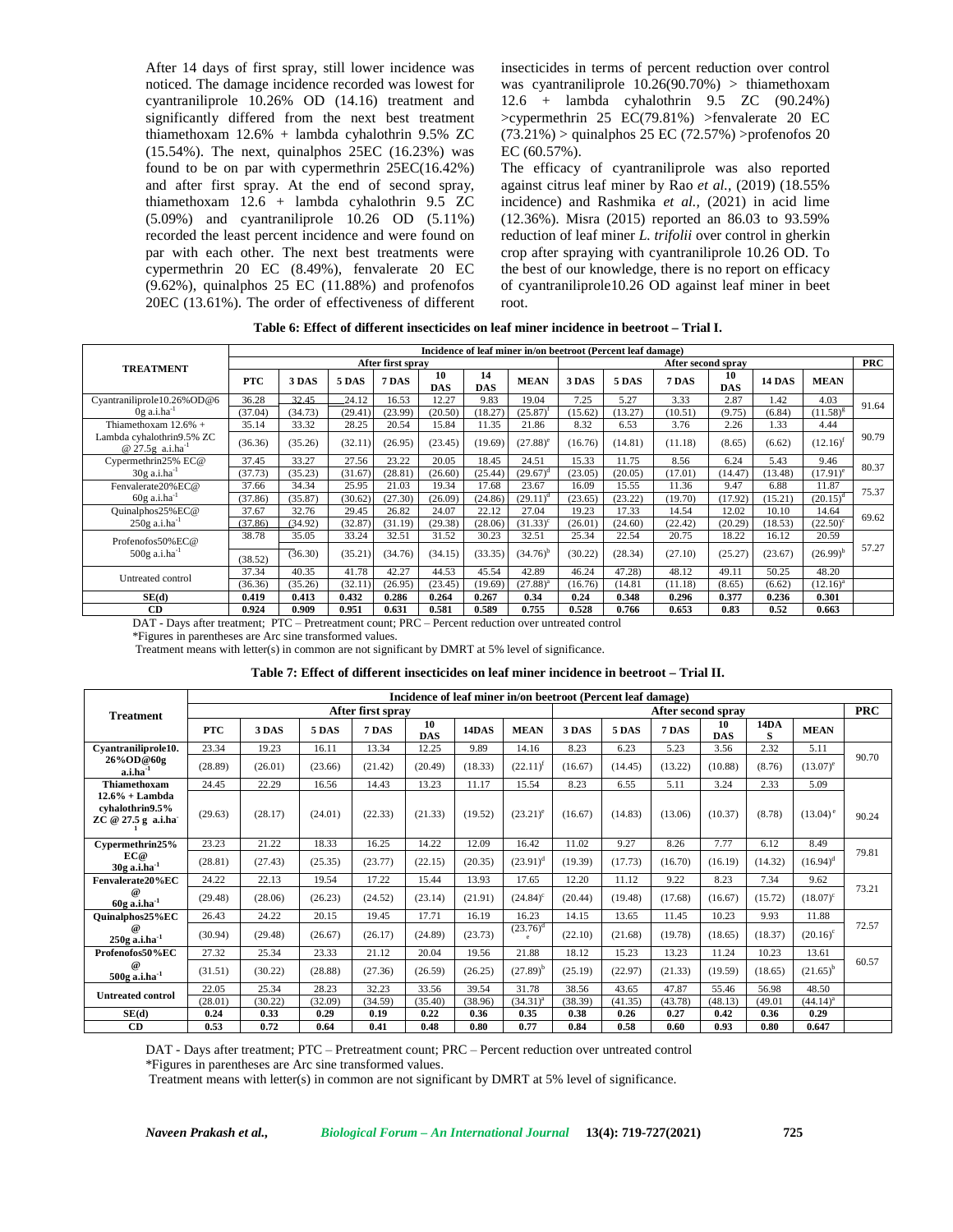## **CONCLUSION**

Survey results revealed beetroot crop is invaded by beet leaf miner, aphids, tobacco caterpillar, leaf hopper, thrips, flea beetle, cut worms and plant bugs and severe infestation of beet leaf miner was observed. In the changing pest scenario, leaf miner is becoming dominant in beetroot. Farmers used both recommended and not recommended pesticides in the beetroot ecosystem. Among the insecticides applied, Among the insecticides applied, organophosphorous and pyrethroid groups dominated while newer insecticides with green chemistry such as emamectin benzoate were less used. Though the majority of the farmers were literate, it didn't have much influence on selection of insecticides. The use of a stick for mixing pesticides, use of measuring caps, and avoiding reusing pesticide containers for domestic purposes were all seen as signs of a changing trend in farmers awareness on pesticide risk. Farmers understanding of pesticide recommendation from authorised sources, dosages, waiting period, pesticide label information and importance of safety protection equipment while spraying operations, on the other hand, was lacking. There is a greater need for educating the farmers about the importance of following of proper waiting period, selection of appropriate pesticides, importance of spraying pesticides as per the recommended doses, pesticide hazard related problems on environment as well as humans. The bio efficacy study with insecticides against leaf miner revealed that cyantraniliprole10.26 OD  $\omega$  60 g a.i. ha<sup>-1</sup>and Thiamethoxam 12.6% + lambda cyhalothrin 9.5%ZC @ 27.5 g a.i.  $ha^{-1}$ were effective and may be recommended in alternation for the management of leaf miner in beetroot.

**Conflict of interest.** The authors declare that they have no conflict of interest.

**Acknowledgement.** The authors are grateful to Pesticide Toxicology Laboratory, Department of Agricultural Entomology, Centre for Plant Protection Studies (CPPS), Tamil Nadu Agricultural University, Coimbatore, India for providing necessary facilities during the study.

### **REFERENCES**

- Afari-Sefa, V., Asare-Bediako, E., Kenyon, L., & Micah, J. A. (2015). Pesticide use practices and perceptions of vegetable farmers in the cocoa belts of the Ashanti and Western Regions of Ghana. *Advances in Crop Science and Technology, 3*(3).
- Chhikara, N., Kushwaha, K., Sharma, P., Gat, Y., & Panghal, A. (2019). Bioactive compounds of beetroot and utilization in food processing industry: A critical review. *Food Chemistry*, *272*: 192-200.
- CIBRC, (2021). Major uses of insecticides. Central Insecticide Board & Registration Committee. [http://ppqs.gov.in/divisions/central-insecticides-board](http://ppqs.gov.in/divisions/central-insecticides-board-)registration-committee. Accessed August 18, 2021.
- Devi. P. I. (2010). Health risk perceptions, awareness and handling behaviour of pesticides by farm workers. *Agriculture Economics Research Review*, *22*: 263-268.
- Indiastat, (2019). Area, production and productivity of beetroot in Tamil Nadu. Available at https://www.indiastat.com/agriculture-

[data/2/agricultura](www.indiastat.com/agriculture-data/2/agriculturalproduction/225/urad-black-)lproduction/225/urad-black gram/19573/stats.aspx. Accessed August 16, 2021.

- Jamali, A. A., Solangi, A. R., Memon, N., & Nizamani, S. M. (2014). Current scenario of pesticide practices among farmers for vegetable production: A case study in Lower Sindh, Pakistan. *International Journal of Development and Sustainability*, *3*(3): 493-504.
- Lange, W., Brandenburg, W. A., & De Bock, T. S. (1999). Taxonomy and cultonomy of beet (*Beta vulgaris* L.). *Botanical Journal of the Linnaean Society*, *130*(1): 81-96.
- Lanzoni, A., Bazzocchi, G.G., Burgio, G., & Fiacconi, M.R. (2002). Comparative life history of *Liriomyza trifolii* and *Liriomyza huidobrensis* (Diptera: Agromyzidae) on beans: effect of temperature on development. *Environmental Entomology*, *31*(5): 797-803.
- Lim, T. K. (2016). *Beta vulgaris*. In: Edible Medicinal and Non-Medicinal Plants. Springer, Dordrecht.
- Meenambigai, C., Bhuvaneswari, K., Mohan Kumar, K., & Sangavi. (2017). Pesticides usage pattern of okra, *Abelmoschus esculentus* (L) Moench in Tamil Nadu. *Journal of Entomology and Zoology Studies, 5*(6): 1760-1765.
- Misra, H. P. (2015). Management of serpentine leafminer, *Liriomyza trifolii* (Burgess) (Diptera: Agromyzidae) in gherkin with cyantraniliprole. *Indian Journal of Entomology, 77*(1): 27-31.
- Moulasab, M., Agnal, B., Kushal, D. S., & Patil, S. S. (2016). A Study on Farmers Perception and Use of Plant Protection Chemicals on Vegetable Cultivation in Yadagiri District of Hyderabad Karnataka. *Advances in Life Sciences*, *5*(1): 337-342.
- Rao, C. N., George, A., Dhengre, V. N., & Agale, S. V. (2019). Efficacy of Cyantraniliprole HGW86 10% OD Against *Phyllocnistis citrella* Stainton and *Scirtothrips dorsalis* Hood Under Field Conditions. *Pesticide Research Journal*, *31*(2): 271-274.
- Rashid, M. H., Mohiuddin, M., & Mannan, M. A. (2008). Survey and identification of major insect pest and pest management practices of brinjal during winter at Chittagong district. *International Journal of Sustainable crop production*, *3*(2): 27-32.
- Rashmika, A. K., Kulkarni, S. R., & Shejulpatil, S. J. (2021). Efficacy of different synthetic insecticides against citrus leaf miner, *Phyllocnistis citrella* on acid lime. *The Pharma Innovation Journal, 10*(6): 160-165.
- Rauf, A., Shepard, B.M., & Johnson, M.W. (2000). Leafminers in vegetables, ornamental plants and weeds in Indonesia: surveys of host crops, species composition and parasitoids. *International Journal of Pest Management*, *46*(4):257-266.
- Reddy G, Satish J, & Sekhara, M.C. (2011). Awareness of chilli farmers on safe use of pesticides: a case of crop life India project farmers from Guntur district of Andhra Pradesh. *International Journal of Applied Biology and Pharmacology, 2*(2):128-132.
- Shetty, P. K., Murugan, M., Hiremath, M. B., & Sreeja, K. G. (2010). Farmers education and perception on pesticide use and crop economies in Indian agriculture. *Journal of Experimental Sciences*, *1*(1): 3-8.
- Singh, G., Dubey, J. K., & Patyal, S. K. (2016). A study on farmers knowledge, perception and intensity of approved pesticide use practices/patterns in tomato and cabbage in Himachal Pradesh. *International Journal of Farm Sciences*, *6*(3): 77-83.
- Spencer, K. A. (1989). Leafminers. In Plant Protection and Quarantine Vol. II. Selected Pests and Pathogens of Quarantine Significance. CRC Press, Boca Raton, FL, USA. pp 77-98.

*Naveen Prakash et al., Biological Forum – An International Journal* **13(4): 719-727(2021) 726**